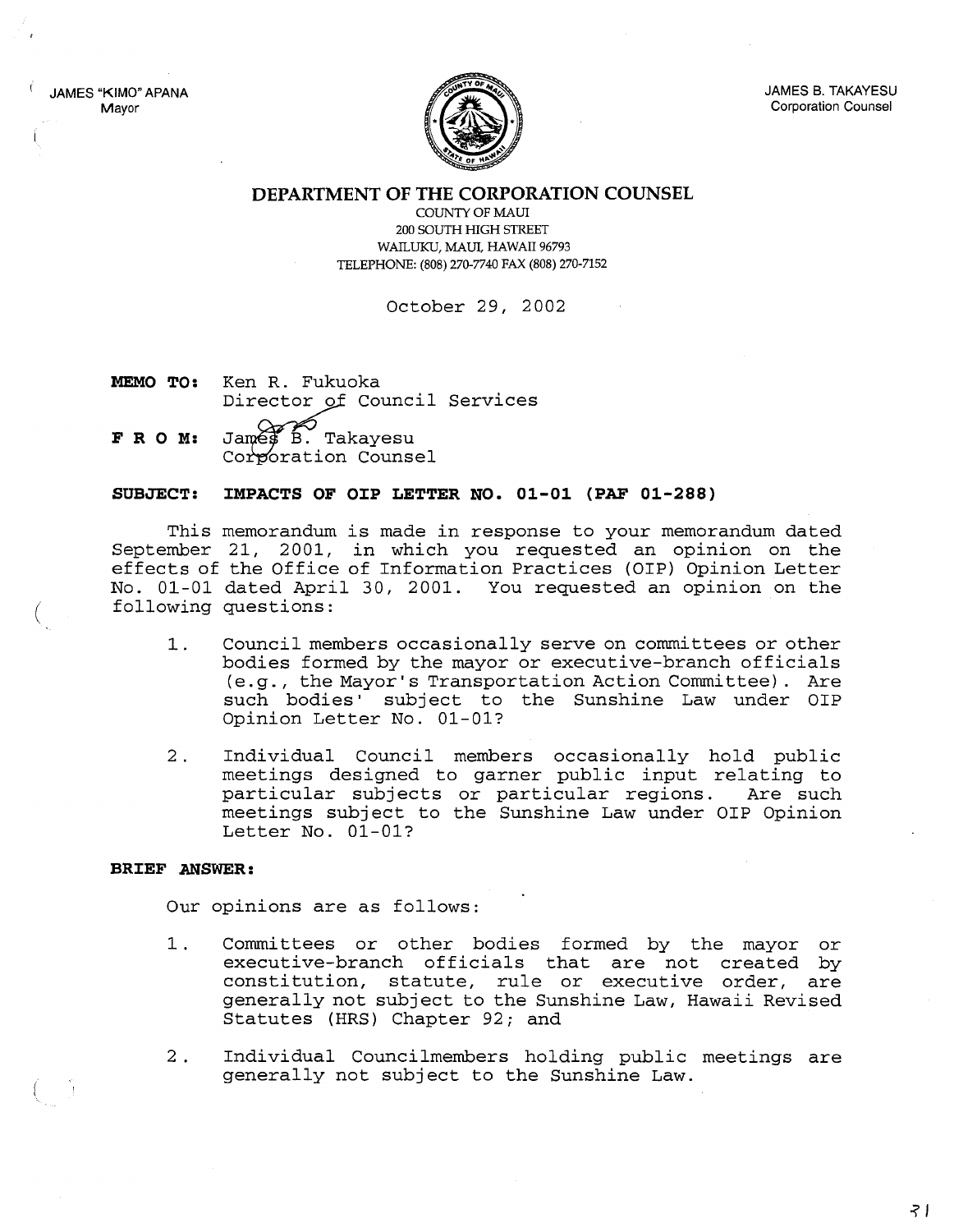Ken R. Fukuoka October 29, 2002 Page 2

#### **DISCUSSION:**

(

(

**1. Committees or other bodies for.med by the mayor or executivebranch officials are generally not subject to the Sunshine Law, Hawaii Revised Statutes (HRS) Chapter 92.**

HRS § 92-2 provides the following definitions:

## **§ 92-2. Definitions.**

As used in this part:

(1) "Board" means any agency, board, commission, authority, or committee of the State or its political subdivisions which is created by constitution, statute, rule, or executive order, to have supervision, control, jurisdiction or advisory power over specific matters and which is required to conduct meetings and to take official actions.

\* \* \*

(3) "Meeting" means the convening of a board for which a quorum is required in order to make a decision or to deliberate toward a decision upon a matter over which the board has supervision, control, jurisdiction, or advisory power.

(Emphases added). Also, HRS § 92-2.5 provides in relevant part:

## **§ 92-2.5. Per.mitted interactions of members.**

(a) Two members of a board may communicate or<br>act privately between themselves to gather interact privately between themselves to information from each other about official board matters to enable them to perform their duties faithfully, as long as no commitment to vote is made or sought.

(b) Two or more members of a board, but less than the number of members which would constitute a quorum for the board, may be assigned to:

- (1) Investigate <sup>a</sup> matter relating to the official business of their board; provided that:
	- (A) The scope of the investigation and the scope of each member's authority are defined at <sup>a</sup> meeting of the board;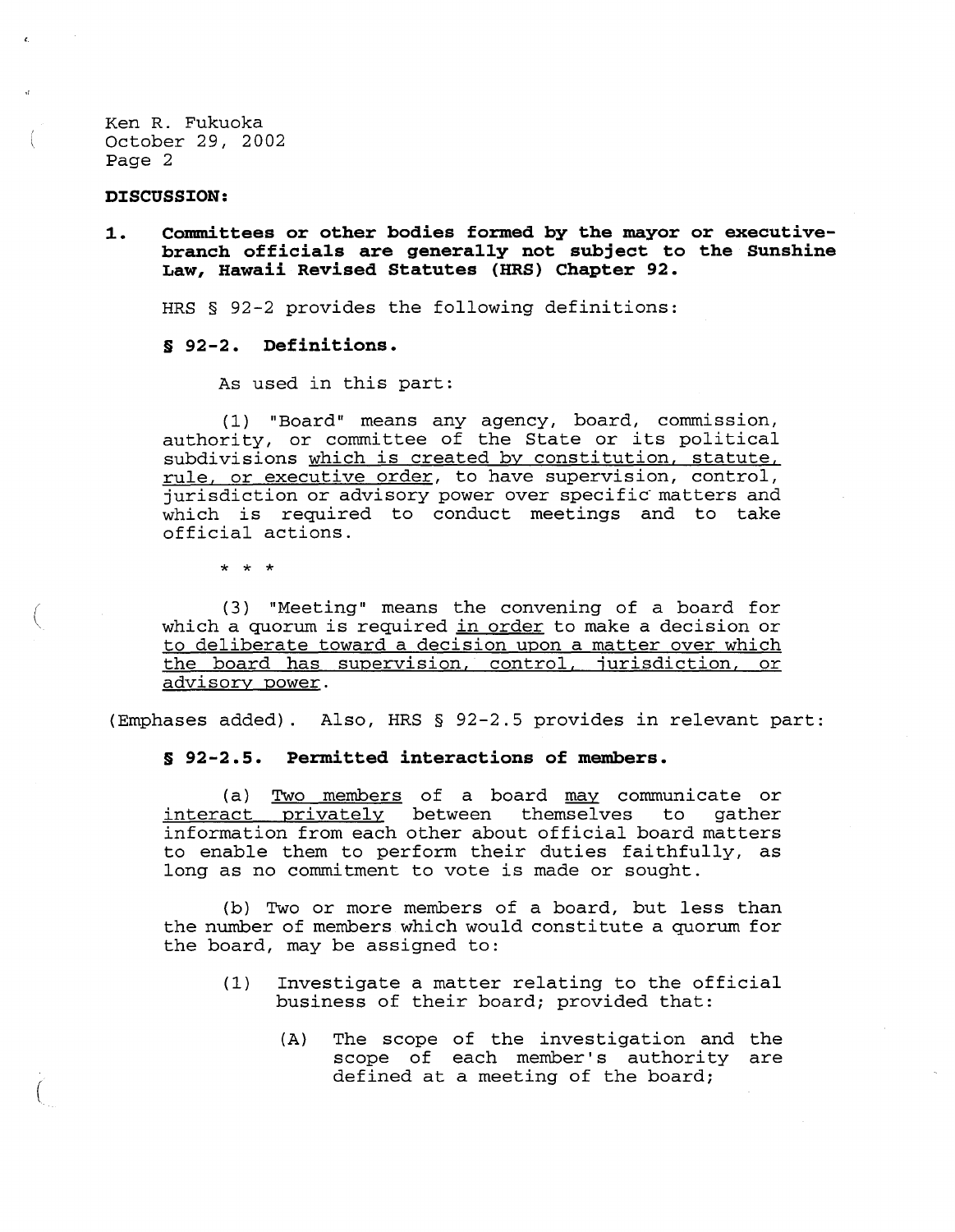Ken R. Fukuoka October 29, 2002 Page 3

- (B) All resulting findings recommendations are presented to board at <sup>a</sup> meeting of the board; and and the
- *(C)* Deliberation and decision making on the matter investigated, if any, occurs only at <sup>a</sup> duly noticed meeting of the board held subsequent to the meeting at which the findings and recommendations of the<br>investigation were presented to the investigation were presented to board; or
- (2) Present, discuss, or negotiate any position which the board has adopted at <sup>a</sup> meeting of the board; provided that the assignment is made and the scope of each member's authority is defined at <sup>a</sup> meeting of the board prior to the presentation, discussion or negotiation.

\* \* \*

(f) Communications, interactions, discussions, investigations, and oresentations described in this section are not meetings for purposes of this part.

(Emphases added) .

(

Given the foregoing, and consistent with OIP Opinion Letter No. 01-01, we opine that committees or other bodies formed by the mayor or executive-branch officials are not subject to the Sunshine Law, unless such bodies are created pursuant to Charter or<br>ordinance. With respect to the City and County of Honolulu's With respect to the City and County of Honolulu's Vision Teams, the OIP held that such advisory bodies are subject to the requirements of the Sunshine Law because they were created pursuant to the Revised Charter of the City and County of Honolulu. The Revised Charter of the City and County of Honolulu provides:

## **Section 4-103. Creation of Advisory Committees --**

1. The mayor or department heads, with the approval of the mayor, may each appoint advisory committees for departments. Such advisory committees shall not exist beyond the term of office of the appointing authority.

2. The function of all advisory committees shall be limited to counsel and advice. The members of advisory committees shall not be paid, but their authorized expenses shall be paid from appropriations to the appointing authority. Advisory committees shall have no